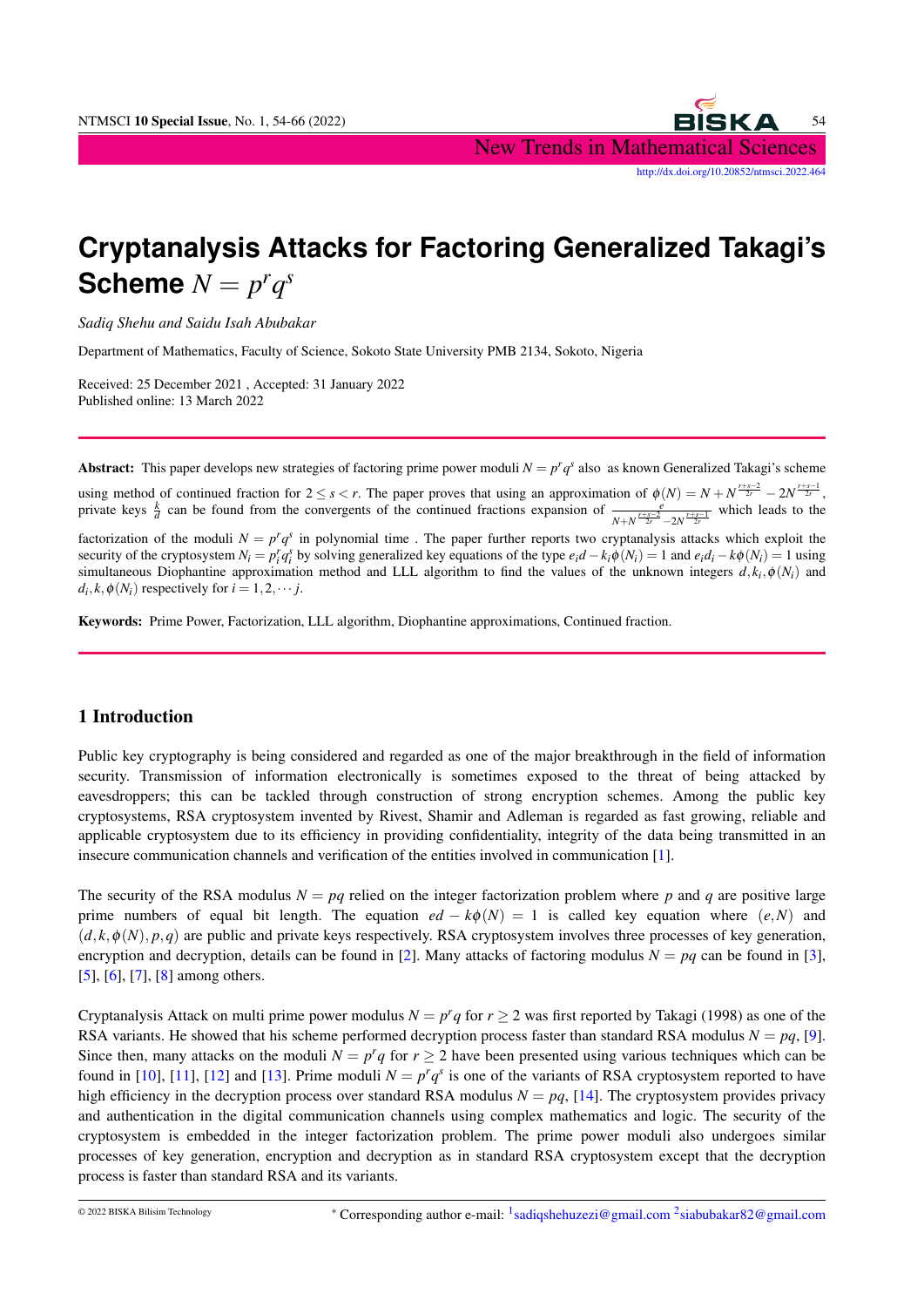Cryptanalysis attack prime power moduli  $N = p^r q^s$  has been reported by Lim et al. (2000) where they utilized Takagi's technique to reveal prime factors  $(p,q)$  where  $gcd(r,s) = 1$ . They proved that their technique performed decryption process 15-times faster than the standard RSA cryptosystem, [\[14\]](#page-12-5). Another partial key exposure attack on the moduli  $N = p^r q^s$  where  $gcd(r, s) = 1$  was reported by Lu et al. (2015) where they showed that  $min\left(\frac{l}{r+l}, \frac{2(r-l)}{r+l}\right)$  $\frac{(r-l)}{r+l}$  fraction of least significant bit(s) (*LSBs*) or most significant bit(s)(*MSBs*) of *p* is required in order to factor  $\hat{N}$  in polynomial time, [\[15\]](#page-12-6).

Subsequently, Coron et al. (2016) reported a lattice construction based attack where a constant number of bits  $r = \omega \log_2^3 \max\{p, q\}$  is required for  $N = p^r q^s$  to be factored efficiently, [\[16\]](#page-12-7). Furthermore, Coron et al. (2018) improved their work by reducing the number of bits needed for the successful factorization of  $N = p^r q^s$  to  $r = \omega \log_2 q$  [\[17\]](#page-12-8).

Similarly, Wang et al. (2019) presented another cryptanalysis attack that led to the successful factorization of prime power moduli  $N = p^r q^s$  based on lattice construction method which required a small amount of bits to be known as compared to [\[15\]](#page-12-6), [\[16\]](#page-12-7) and [\[17\]](#page-12-8). They proved that one needed only  $\alpha\beta(\log_2 N)$  LSBs of *p* to factor *N* where the parameters  $\alpha, \beta$  were related based on the condition  $\zeta > \alpha\beta(su - ru)\log_2 N$  satisfying  $su - rv = 1$  for  $s, u, r, v \in \mathbb{Z}$  and  $gcd(r, s) = 1$ , [\[18\]](#page-12-9).

This paper reports a continued fraction approach of factoring the generalized Takagi's scheme with moduli  $N = p^r q^s$  for  $2 \leq s < r$ . The paper shows that if  $q^s < p^r < 2q^s$  where p and q have equal bit-size, then  $\frac{k}{d}$  can be found from the convergents of the continued fraction expansion of  $\frac{e^{+\frac{r}{2r}}}{N+N^{\frac{r+s-1}{2r}}-2N^{\frac{r+s-1}{2r}}}$ . The paper computes for the values of  $\phi(N) = \frac{ed-1}{k}$ , the gcd( $\phi(N)$ , N) and finally reveals p and q in polynomial time. Subsequently, the research work presents successful attacks on the moduli  $N_i = p_i^r q_i^s$  using two system of equation of the form  $e_i d - k_i \phi(N_i) = 1$  and  $e_i d_i - k\phi(N_i) = 1$  for  $i = 1, \dots, j$  by fixing d and k respectively. In the first equation  $e_i d - k_i \phi(N_i) = 1$ , the paper proves that if  $N = \max\{N_i\}$  and  $d, k_i < N^{\delta}$  where  $\delta = \frac{j}{2(1 + \delta)}$  $\frac{J}{2(1+2j)}$ , then the moduli  $N_i$  can be factored simultaneously using LLL and simultaneous Diophantine approximation methods. Similarly, in  $e_i d_i - k\phi(N_i) = 1$ , also this research work shows that if  $d_i, k < N^{\delta}$ , where  $\delta = \frac{4\vartheta j - j}{4(1+3j)}$ , then one can exploits the security of the moduli and successfully reveal the prime factors  $(p_i, q_i)$  in polynomial time. In all the attacks, the paper presents numerical examples to justify how such attacks work. The rest of the research is organized as follows. In section [2,](#page-1-0) we give definitions on continued fraction, lattice, and state theorems related to lattice basis reduction and simultaneous Diophantine approximations. In section [3,](#page-2-0) we present the proposed attacks. We conclude the paper in section [4.](#page-11-7)

#### <span id="page-1-0"></span>2 Preliminaries

In this section, the paper defines concepts and state theorems as follows:

Definition 1. *(Continued Fraction Expansion). The continued fraction representation of a real number x will be denoted by*  $x = [a_0, a_1, ..., a_m, ...]$  *where* 

$$
[a_0, a_1, ..., a_m, ...] = a_0 + \cfrac{1}{a_1 + \cfrac{1}{\ddots + \cfrac{1}{a_m}}}
$$

*and m may be infinite. All a<sup>i</sup>* , *called partial quotients, are positive integers, except for a*<sup>0</sup> *which may be any integer [\[2\]](#page-11-1).*

**Definition 2.** *(Convergent)* Let  $x \in \mathbb{R}$  *with*  $x = [a_0, a_1, ..., a_m]$ *. For*  $0 \le n \le m$ *, the n<sup>th</sup> convergent of the continued fraction expansion of x is*  $[a_0, a_1, ..., a_n]$ , [\[2\]](#page-11-1)*.* 

**Theorem 1.** *(Legendre)* Let  $x \in \mathbb{R}$  and  $\frac{p}{q}$  be a rational fraction such that  $gcd(p,q) = 1$  and  $q < b$  if  $x = \frac{a}{b}$  with  $gcd(a,b) = 1$ *and*

$$
\left|x - \frac{p}{q}\right| < \frac{1}{2q^2},
$$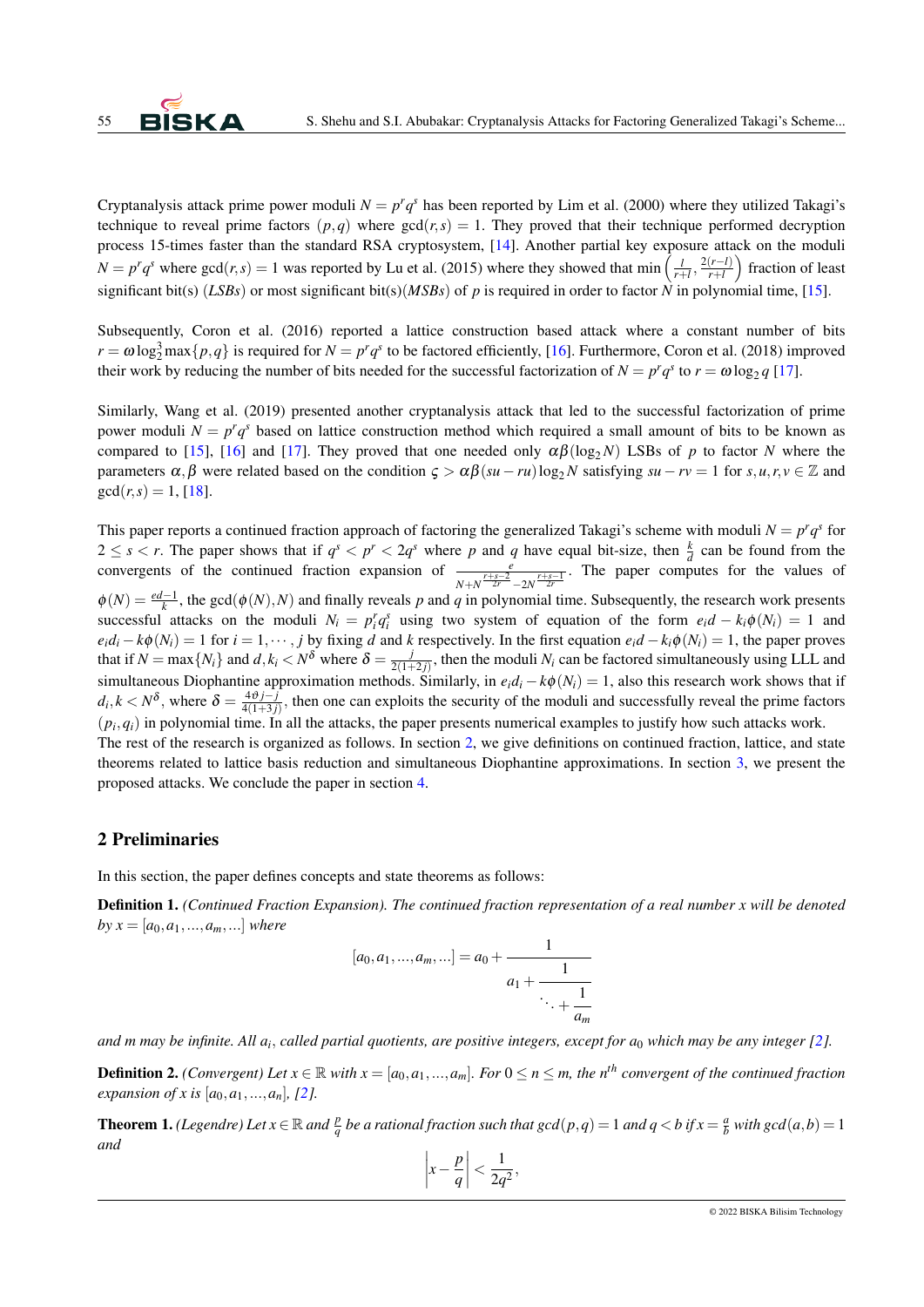*then*  $\frac{p}{q}$  *is a convergent of the continued fraction expansion of x, [\[2\]](#page-11-1).* 

**Definition 3.** (Lattice) A Lattice  $\mathscr L$  is a discrete additive subgroup of  $\mathbb R^m$ . Let  $b_1,\dots,b_n\in\mathbb R^m$  be  $n\leq m$  linearly *independent vectors. The lattice generated by*  $\{b_1, \dots, b_n\}$  *is the set* 

$$
\mathscr{L} = \sum_{i=1}^n \mathbb{Z} b_i = \left\{ \sum_{i=1}^n x_i b_i | x_i \in \mathbb{Z} \right\}.
$$

*The set*  $B = \langle b_1, \dots, b_n \rangle$  *is called a lattice basis for*  $\mathcal{L}$ *. The lattice dimension is*  $dim(\mathcal{L}) = n$ *. If*  $n = m$  *then*  $\mathcal{L}$  *is said to be a full rank lattice.*

*A lattice*  $\mathscr L$  *can be represented by a basis matrix. Given a basis B, a basis matrix M for the lattice generated by B is the*  $n \times m$  matrix defined by the rows of the set  $b_1...$ ,  $b_n$ 

$$
M = \begin{bmatrix} b_1 \\ \vdots \\ b_n \end{bmatrix}
$$

It is often useful to represent the matrix M by B. A very important notion for the lattice  $\mathscr L$  is the determinant [\[2\]](#page-11-1).

**Definition 4.** *(Determinant) Let*  $\mathcal{L}$  *be a lattice generated by the basis*  $B = \langle b_1, ..., b_n \rangle$ *. The determinant of*  $\mathcal{L}$  *is defined as*

$$
det(\mathcal{L}) = \sqrt{det(BB^T)}.
$$

*If*  $n = m$ *, we have* 

$$
det(\mathcal{L}) = \sqrt{det(BB^T)} = |det(B)| [2].
$$

**Theorem 2.** Let L be a lattice of dimension  $\omega$  with a basis  $v_1,..., v_\omega$ . The LLL algorithm produces a reduced basis  $b_1,...b_\omega$ *satisfying*

$$
||b_1|| \le ||b_2|| \le ... \le ||b_i|| \le 2^{\frac{\omega(\omega-1)}{4(\omega+1-i)}} det \mathcal{L}^{\frac{1}{\omega+1-i}}
$$

*for all*  $1 \leq i \leq \omega$  [\[2\]](#page-11-1)*.* 

<span id="page-2-1"></span>Theorem 3. *(Simultaneous Diophantine Approximations) There is a polynomial time algorithm, for given rational numbers of the form*  $\alpha_1, ..., \alpha_n$  *and*  $0 < \varepsilon < 1$ *, to compute integers*  $p_1, ..., p_n$  *and a positive integer q such that* 

$$
\max_{i} |q\alpha_i - p_i| < \varepsilon \quad \text{and} \quad q \leq 2^{\frac{n(n-3)}{4}} [11].
$$

#### <span id="page-2-0"></span>3 Results

This section presents the findings of this research work as discussed below:

## 3.1 Attack on Factoring  $N = p^r q^s$  Based on Continued Fraction Method

In this section, we present results using continued fractions to factor multi prime power modulus  $N = p^r q^s$  with  $2 \le s < r$ for some unknown parameters  $(\phi(N), d, k, p, q)$  using good approximation of  $\phi(N)$  given as  $\phi(N) \approx N + N^{\frac{r+s-2}{2r}} - 2N^{\frac{r+s-1}{2r}}$ where  $(N, e)$  are public keys satisfying key equation  $ed - k\phi(N) = 1$ .

**Lemma 1.** Let  $N = p^r q^s$  be prime power moduli where p and q have the same bit size for  $2 \le s \le r$ . If  $q \le p \le 2q$  and  $q^s < p^r < 2q^s$ , then

$$
2^{-\frac{1}{2r}}N^{\frac{1}{2r}} < q < N^{\frac{1}{2r}} < p < 2^{\frac{1}{2r}}N^{\frac{1}{2r}}
$$

<sup>© 2022</sup> BISKA Bilisim Technology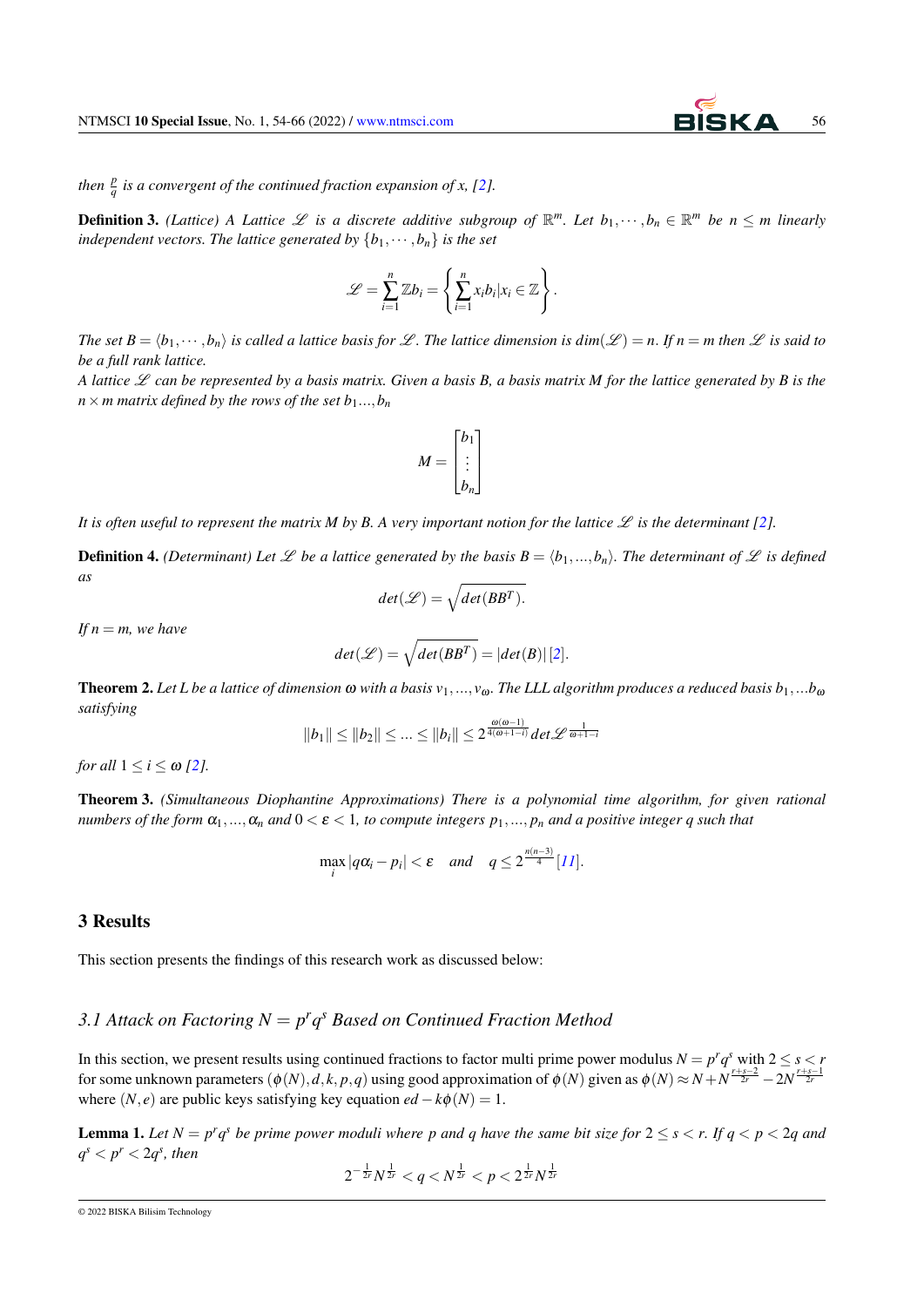

*and approximation of*

$$
\phi(N) \approx N + N^{\frac{r+s-2}{2r}} - \omega
$$

*where*  $\omega = 2N^{\frac{r+s-1}{2r}}$ .

*Proof.* Suppose  $N = p^r q^s$ ,  $q < p < 2q$  and  $q^s < p^r < 2q^s$  for  $2 \le s < r$ , then multiplying by  $p^r$  gives  $p^r q^s < p^{2r} < 2p^r q^s$ which implies  $N < p^{2r} < 2N$ , that is  $N^{\frac{1}{2r}} < p < 2^{\frac{1}{2r}}N^{\frac{1}{2r}}$ . Also, since  $N = p^r q^s$ , then  $q^s = \frac{N}{p^r}$  which in turn implies  $2^{-\frac{1}{2s}}N^{\frac{1}{2s}} < q < N^{\frac{1}{2s}}$ . Since p and q have same bit size, we can write  $q \approx p \approx N^{\frac{1}{2s}}$ , hence

$$
2^{-\frac{1}{2r}}N^{\frac{1}{2r}} < q < N^{\frac{1}{2r}} < p < 2^{\frac{1}{2r}}N^{\frac{1}{2r}}.
$$

Also, defining  $\phi(N) = p^{r-1}q^{s-1}(p-1)(q-1)$ , we compute the approximation of  $\phi(N)$  as follows:

$$
\begin{aligned} \phi(N) &= p^{r-1}q^{s-1}(pq - (p+q) + 1) \\ &= p^r q^s - (p^r q^{s-1} + p^{r-1}q^s) + p^{r-1}q^{s-1} \\ &= N - (p^r q^{s-1} + p^{r-1}q^s) + p^{r-1}q^{s-1} .\end{aligned}
$$

Taking  $p \approx q \approx N^{\frac{1}{2r}}$  gives the following result:

$$
\begin{split} \phi(N) &\approx N + N^{\frac{r-1}{2r}} N^{\frac{s-1}{2r}} - \left( N^{\frac{r}{2r}} N^{\frac{s-1}{2r}} + N^{\frac{r-1}{2r}} N^{\frac{s}{2r}} \right) \\ &\approx N + N^{\frac{r+s-2}{2r}} - \left( N^{\frac{r+s-1}{2r}} + N^{\frac{r+s-1}{2r}} \right) \\ &\approx N + N^{\frac{r+s-2}{2r}} - 2N^{\frac{r+s-1}{2r}} \\ &\approx N + N^{\frac{r+s-2}{2r}} - \omega. \end{split}
$$

This completes the proof.

<span id="page-3-0"></span>**Theorem 4.** Let  $N = p^r q^s$  be a generalized Takagi's moduli with condition  $q < p < 2q$  and  $q^s < p^r < 2q^s$  where p *and q* are distinct prime numbers and  $2 \leq s < r$ . Also, Let  $(e, N)$  and  $(d, p, q, \phi(N))$  be public and private key tuples respectively satisfying ed  $-k\phi(N)=1$  where  $1 < e < \phi(N)$ . Let  $Z = p^{r-2}q^{s-2}(p-1)(q-1)$  be known. If  $p \approx q \approx N^{\frac{1}{2r}}$ , *then*  $d < \sqrt{\frac{N+N^{\frac{r+s-2}{2r}}-a}{r+s-1}}$  $\frac{N^{\frac{r+s-2}{2r}}-\omega}{8N^{\frac{r+s-1}{2r}}}$ , where *e*  $\sqrt{N+N}\frac{r+s-2}{2r}-\alpha$ − *k d*  $\begin{array}{c} \hline \end{array}$  $\frac{1}{2}$  $\frac{1}{2d^2}$ , which leads to the factorization of N into prime factors p and *q in polynomial time.*

*Proof.*Key equation  $ed - k\phi(N) = 1$  can be rewritten as follows:

$$
ed - k(p^{r-1}q^{s-1}(p-1)(q-1)) = 1
$$
  
\n
$$
ed - k(p^r q^s - (p^r q^{s-1} + p^{r-1} q^s) + p^{r-1} q^{s-1}) = 1
$$
  
\n
$$
ed - k(N - (p^r q^{s-1} + p^{r-1} q^s) + p^{r-1} q^{s-1}) = 1
$$
  
\n
$$
ed - k\left(N + N^{\frac{r+s-2}{2r}} - \left(2N^{\frac{r+s-1}{2r}}\right)\right) = 1
$$
  
\n
$$
ed - k\left(N + N^{\frac{r+s-2}{2r}} - \omega + \omega - \left(2N^{\frac{r+s-1}{2r}}\right)\right) = 1
$$
  
\n
$$
ed - k\left(N + N^{\frac{r+s-2}{2r}} - \omega\right) = 1 + k\left(\omega - 2N^{\frac{r+s-1}{2r}}\right)
$$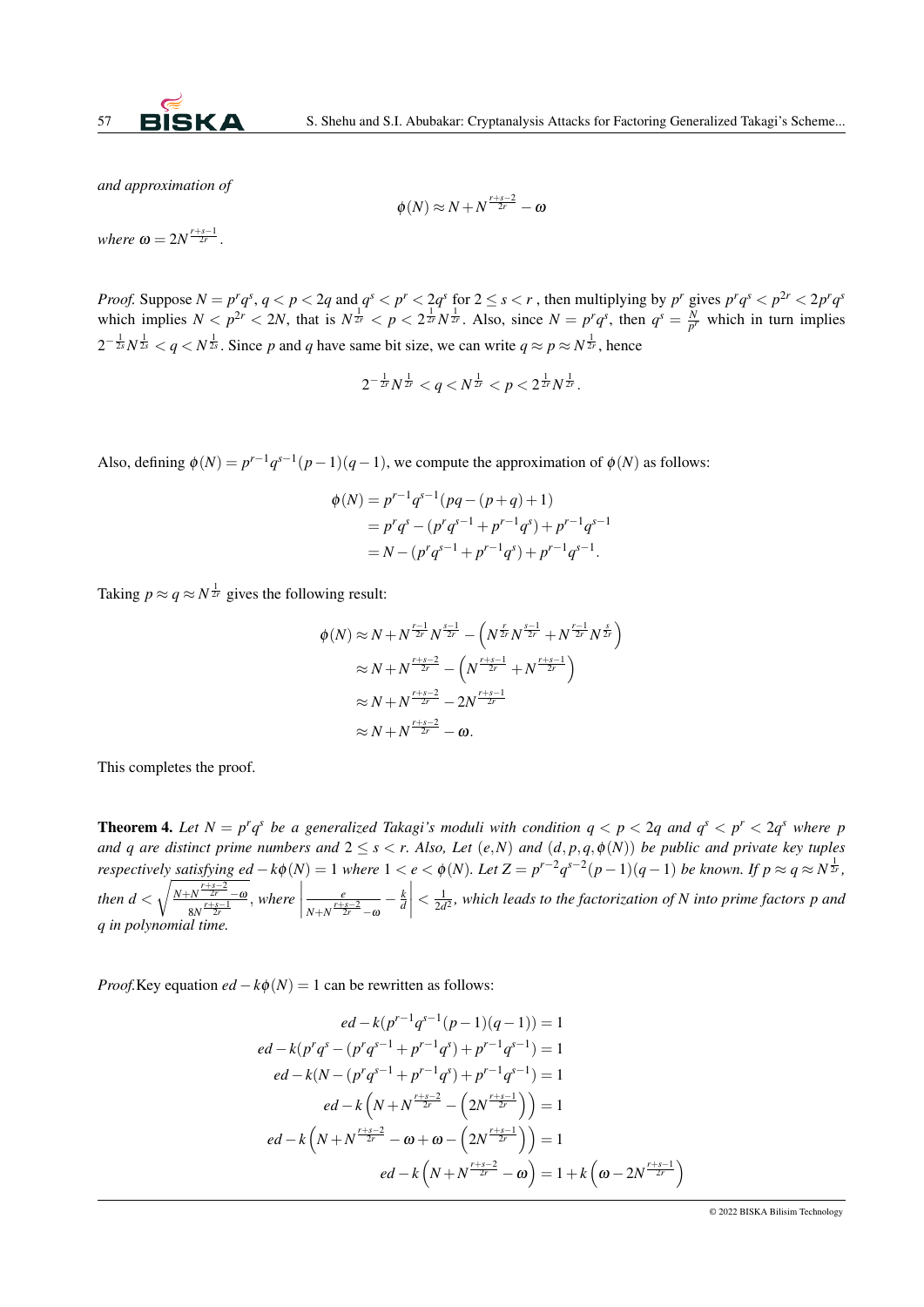

Dividing by  $d\left(N+N^{\frac{r+s-2}{2r}}-\omega\right)$  gives

$$
\left| \frac{e}{\left(N + N^{\frac{r+s-2}{2r}} - \omega\right)} - \frac{k}{d} \right| = \left| \frac{1 + k\left(\omega - 2N^{\frac{r+s-1}{2r}}\right)}{d\left(N + N^{\frac{r+s-2}{2r}} - \omega\right)} \right|
$$
  
< 
$$
< \left| \frac{\omega + 2N^{\frac{r+s-1}{2r}}}{N + N^{\frac{r+s-1}{2r}} - \omega} \right|
$$
  
< 
$$
< \frac{4N^{\frac{r+s-1}{2r}}}{N + N^{\frac{r+s-2}{2r}} - \omega}.
$$

Therefore, from Theorem 2.3 we can write

$$
\frac{4N^{\frac{r+s-1}{2r}}}{N+N^{\frac{r+s-2}{2r}}-\omega}<\frac{1}{2d^2}
$$

then

$$
d < \sqrt{\frac{N + N^{\frac{r+s-2}{2r}} - \omega}{8N^{\frac{r+s-1}{2r}}}}.
$$

Hence  $\frac{k}{d}$  can be found from the convergents of the continued fractions expansion of  $\frac{e}{N+N}\frac{r+s-2}{2r}-\alpha$ .

- <span id="page-4-0"></span>1: Initialization: The public key pair (*N*, *e*) and *Z* satisfying Theorem [4.](#page-3-0)
- 2: Choose *r*, *s*, to be suitable small positive integers where  $2 \le s < r$ . for *any*  $(r, s)$  do 3:

## end

The convergents  $\frac{k}{d}$  of the continued fractions expansion of  $\frac{e}{N+N}\frac{r+s-2}{2r}-\omega$ .

- 4: Compute  $\phi(N) := \frac{ed-1}{k}$
- 4. Compute  $\psi(N) := \frac{k}{k}$ <br>5: Compute  $H := \gcd(\phi(N), N)$
- 6: Compute  $p^{r-2}$  := gcd( $Z$ , *H*)
- 7: Compute  $q^s := \frac{N}{p^r}$
- 8: return *prime factors p and q.*

Algorithm 1: : An outline on how Theorem [4](#page-3-0) works

**Example 1.** To illustrate our attack for  $N = p^r q^s$ , for  $r = 3$  and  $s = 2$ , let the public keys  $(e, N)$  be given as follows:

*N* = 8073956115711634828383113366756860403477825216673467209553

*e* = 32342760932180397489759129424829017905566795293794543355

and let the known integer *Z* be

*Z* = 80052544319707124938012293257568672

Suppose that *N* and *e* satisfy all the conditions stated in Theorem [4,](#page-3-0) then taking the continued fraction expansion of *e*  $N+N^{\frac{r+s-2}{2r}}-\omega$ we get,  $[0,249,1,1,1,3,9,1,2,50,1,1,1,2,3,3,18,1,100,1,1,3,2,2,1,1,1,9,1,2,2,1,1,2,1,1,7,1,4,1,$ ]  $[8,1,6,1,3,2,3,2,5,2,2,2,1,2,3,1,1,1,1,3,2,1,76,1,1,2,6,1,1,1,1,95,3,1,4,80,1,23,1,]\$  $[1,2,1,10,2,2,3,1,1,2,19,3,1,1,1,1,1,1,2,2,1,3,1,1,1,1,1,62,3,3,2,2,2,5,7,1,1,1,1]$  $[2,3,2,1,4,1,1,2,5,9,2]$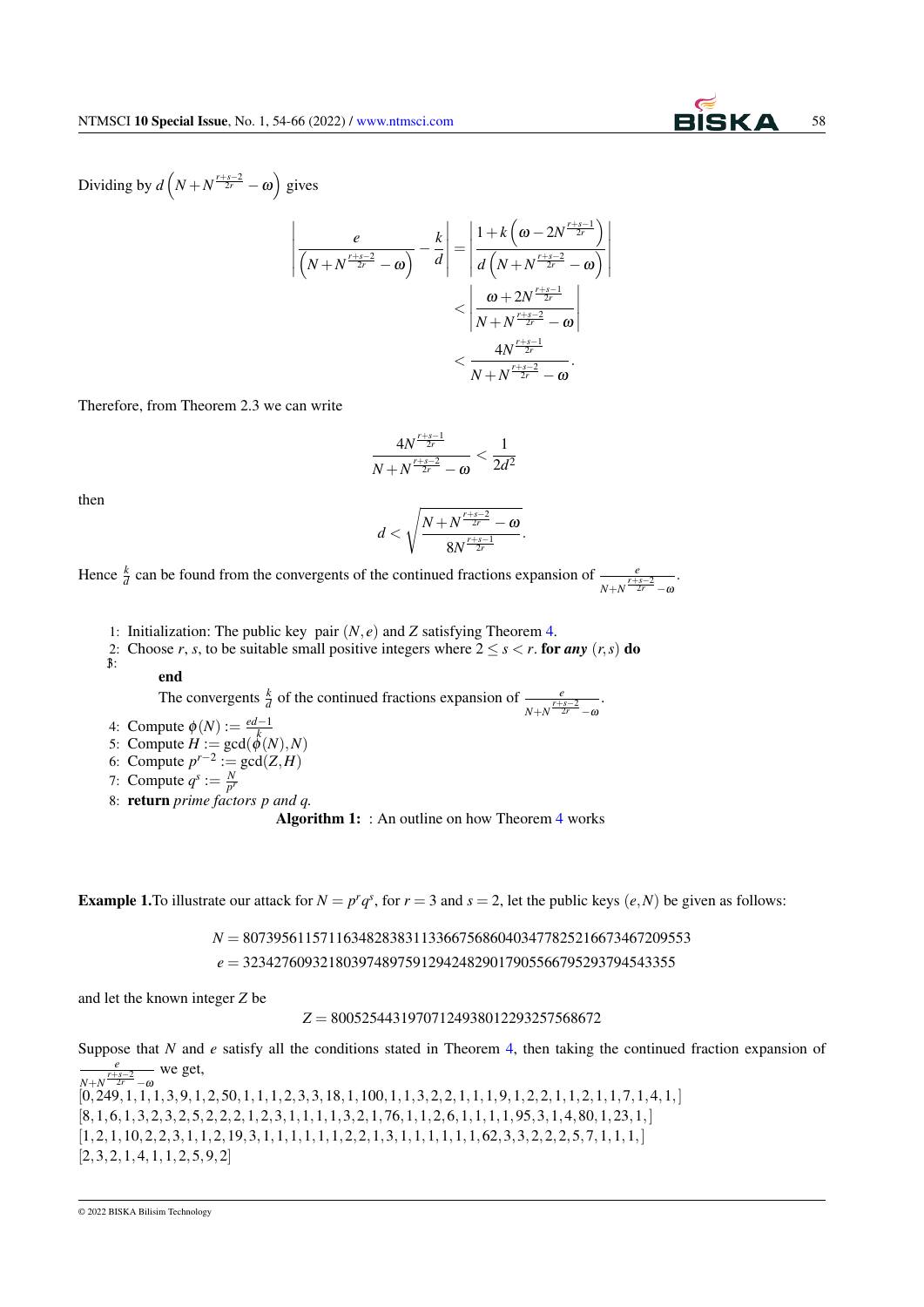We also obtain the convergent  $\frac{k}{d} = \frac{16513}{4122259}$  $\frac{k}{d} = \frac{16513}{4122259}$  $\frac{k}{d} = \frac{16513}{4122259}$  from the above continued fractions expansion. Using algorithm 1 gives the following results

$$
\frac{ed-1}{k} = \frac{(32342760932180397489759129424829017905566795293794543355)(4122259) - 1}{16513}
$$
  
= 8073956115637923646565553146228198541899344274268891206688

*H* = 80052544320437964636023459573647357 which leads to the factorization of *N* and return the prime factors *p* = 793713733433, *q* = 127071264013.

3.2 Attacks on Generalized System of Equations Using  $N + N^{\frac{r+s-2}{2r}} - \omega$  as Approximation of  $\phi(N)$ 

In this section, we show that if  $e_i < \phi(N_i) < N_i + N_i^{\frac{r+s-2}{2r}} - \omega$ , where  $\omega = 2N_i^{\frac{r+s-1}{2r}}$ , then  $N_i = p_i^r q_i^s$ , can be factored simultaneously using simultaneous Diophantine Approximation and lattice basis reduction methods for  $i = 1, ..., j$  and  $2 \leq s < r$ .

<span id="page-5-0"></span>**Theorem 5.** Let  $N_i = p_i^r q_i^s$  be prime power moduli where  $q < p < 2q$ ,  $q^s < p^r < 2q^s$   $2 \le s < r$  and  $Z_i = p_i^{r-2} q_i^{s-2} (p_i - q_i^s)$  $1/(q_i-1)$  be known. Let  $(e_i,N_i)$  and  $(d,p_i,q_i,\phi(N_i))$  be public and private key tuples respectively such that  $1 < e_i <$  $\phi(N_i) < N_i + N_i^{\frac{r+s-2}{2r}} - \omega_i$ , where  $\omega_i = 2N_i^{\frac{r+s-1}{2r}}$  is satisfied. Let  $N = \max\{N_i\}$ , define  $\delta = \frac{1}{2(1+\frac{1}{2r})^2}$  $\frac{J}{2(1+2j)}$ *. If there exists integers*  $d, k_i < N^{\delta}$  such that  $e_i d - k_i \phi(N_i) = 1$  holds, then one can simultaneously factor j moduli  $N_1, ..., N_j$  in polynomial time *for*  $i = 1, ..., j$ ,

*Proof.* Suppose  $N_i = p_i^r q_i^s$  be j moduli and  $N = \max\{N_i\}$ , if  $k_i < N^{\delta}$ , then  $e_i d - k_i \phi(N_i) = 1$  can be rewritten as

$$
e_{i}d - k_{i}(p_{i}^{r-1}q_{i}^{s-1}(p_{i}-1)(q_{i}-1)) = 1
$$
\n
$$
e_{i}d - k_{i}(p_{i}^{r}q_{i}^{s} - (p_{i}^{r}q_{i}^{s-1} + p_{i}^{r-1}q_{i}^{s}) + p_{i}^{r-1}q_{i}^{s-1}) = 1
$$
\n
$$
e_{i}d - k_{i}(N_{i} - (p_{i}^{r}q_{i}^{s-1} + p_{i}^{r-1}q_{i}^{s}) + p_{i}^{r-1}q_{i}^{s-1}) = 1
$$
\n
$$
e_{i}d - k_{i}\left(N_{i} + N_{i}^{\frac{r+s-2}{2r}} - \left(2N_{i}^{\frac{r+s-1}{2r}}\right)\right) = 1
$$
\n
$$
e_{i}d - k_{i}\left(N_{i} + N_{i}^{\frac{r+s-2}{2r}} - \omega_{i} + \omega_{i} - \left(2N_{i}^{\frac{r+s-1}{2r}}\right)\right) = 1
$$
\n
$$
e_{i}d - k_{i}\left(N_{i} + N_{i}^{\frac{r+s-2}{2r}} - \omega_{i}\right) = 1 + k_{i}\left(\omega_{i} - 2N_{i}^{\frac{r+s-1}{2r}}\right)
$$
\n
$$
\frac{e_{i}}{N_{i} + N_{i}^{\frac{r+s-2}{2r}} - \omega_{i}}d - k_{i}\right| = \frac{\left|1 + k_{i}\left(\omega_{i} - 2N_{i}^{\frac{r+s-1}{2r}}\right)\right|}{N_{i} + N_{i}^{\frac{r+s-2}{2r}} - \omega_{i}}.
$$
\n(1)

Suppose  $N = \max\{N_m\}$  and  $k_i < N^{\delta}$ ,  $N_i + N_i^{\frac{r+s-2}{2r}} - \omega_i > \frac{2}{3}N$ ,  $4N_i^{\frac{r+s-1}{2r}} < N^{\delta + \frac{1}{2}}$  for  $i = 1, ..., j$  with  $0.198 \le \delta < 1$ 

 $\bigg\}$  $\overline{\phantom{a}}$  $\overline{\phantom{a}}$  $\overline{\phantom{a}}$  $\overline{\phantom{a}}$  $\vert$ 

$$
\left|\frac{1+k_i\left(\omega_i-2N_i^{\frac{r+s-1}{2r}}\right)}{N_i+N_i^{\frac{r+s-2}{2r}}-\omega_i}\right|\leq \left|\frac{1+k_i+2\omega_i}{N_i+N_i^{\frac{r+s-2}{2r}}-\omega_i}\right|<\frac{1+N^{\delta}+4N^{\frac{r+s-1}{2r}}}{N_i+N_i^{\frac{r+s-2}{2r}}-\omega_i}<\frac{1+N^{\delta}+N^{\delta+\frac{1}{2}}}{\frac{2}{3}N}<\frac{4}{3}N^{2\delta-\frac{1}{2}}.
$$

This implies

$$
\left|\frac{e_i}{N_i+N_i^{\frac{r+s-2}{2r}}-\omega_i}d-k_i\right|<\frac{4}{3}N^{2\delta-\frac{1}{2}}.
$$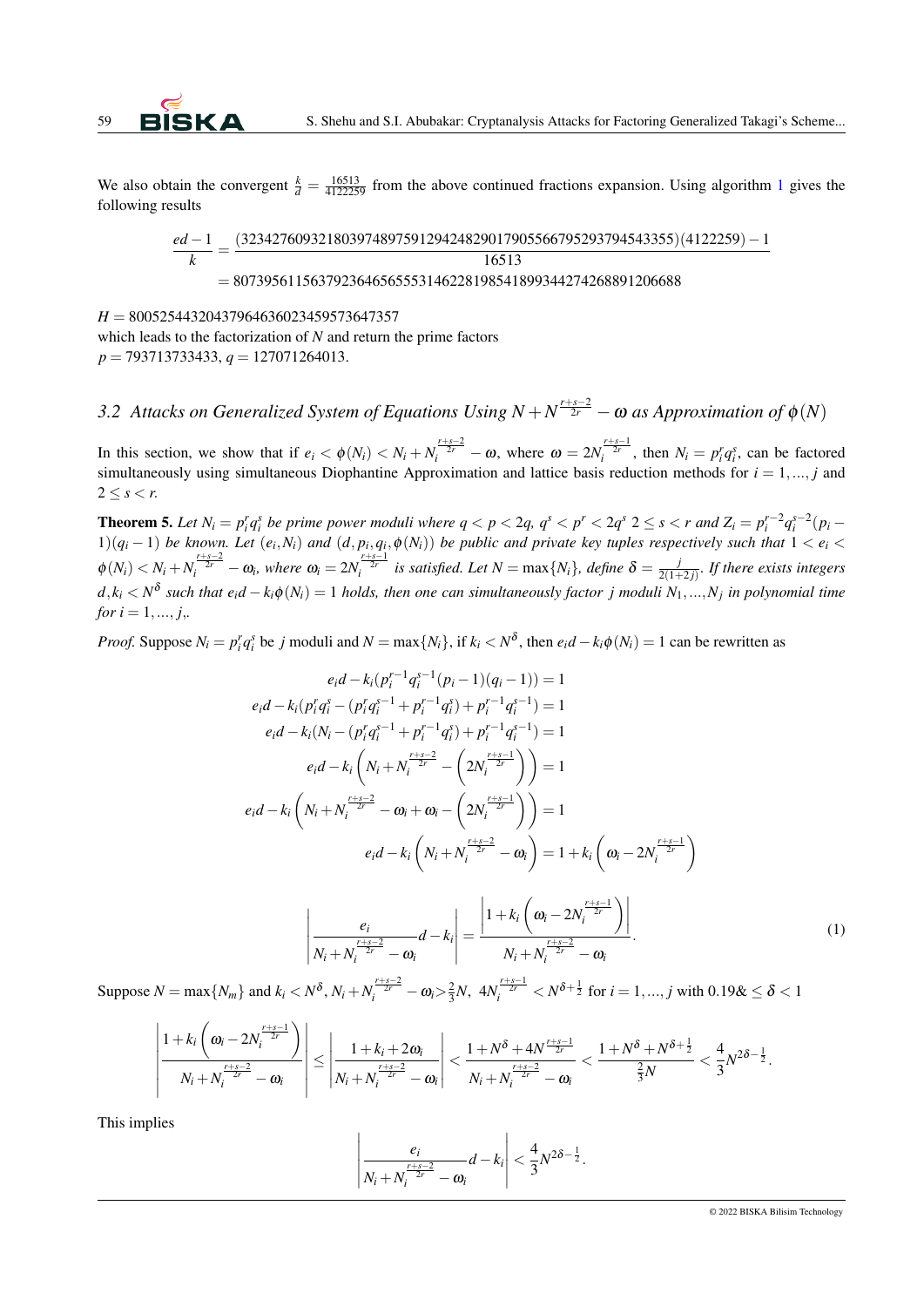For the unknown integer *d*, we let  $\varepsilon = \frac{4}{3}N^{2\delta - \frac{1}{2}}$ , with  $\delta = \frac{j}{2(1 + \frac{1}{2})^2}$  $\frac{J}{2(1+2j)}$ , then

$$
N^{\delta} \varepsilon^{j} = \left(\frac{4}{3}\right)^{j} N^{\delta + 2\delta j - \frac{j}{2}} = \left(\frac{4}{3}\right)^{j}.
$$

For  $2^j < 2^{\frac{j(j-3)}{4}} \cdot 3^j$  with  $j \ge 2$ , we get  $N^{\delta} \varepsilon^j < 2^{\frac{j(j-3)}{4}} \cdot 3^j$ . It follows that if  $d < N^{\delta}$  then  $d < 2^{\frac{j(j-3)}{4}} \cdot 3^j \cdot \varepsilon^{-j}$ . Hence

$$
\left|\frac{e_i}{N_i+N_i^{\frac{r+s-2}{2r}}-\omega}d-k_i\right|<\varepsilon,\qquad d<2^{\frac{j(j-3)}{4}}\cdot3^j\cdot\varepsilon^{-j}.
$$

Using Theorem [3,](#page-2-1) we can obtain parameters *d* and  $k_i$ . One can observe that from  $e_i d - k_i \phi(N_i) = 1$  we get

$$
\phi(N_i) = \frac{e_i d - 1}{k_i}
$$

$$
\gcd(\phi(N_i), N_i) = H_i
$$

$$
p_i^{r-2} = \gcd(Z_i, H_i)
$$

$$
q_j^s = \frac{N_i}{p_i^r}.
$$

Finally, the prime factors  $(p_i, q_i)$  of the prime power moduli  $N_i$  can be found simultaneously in polynomial time for  $N_i$  for  $i = 1, \ldots, j.$ 

Let

$$
\eta_1 = \frac{e_1}{N_1 + N_1^{\frac{r+s-2}{2r}} - \omega_1}, \ \eta_2 = \frac{e_2}{N_2 + N_2^{\frac{r+s-2}{2r}} - \omega_2}
$$

$$
\eta_3 = \frac{e_3}{N_3 + N_3^{\frac{r+s-2}{2r}} - \omega_3}
$$

<span id="page-6-0"></span>1: Initialization: The public key pair  $(N_i, e_i)$  and  $Z_{2i}$  satisfying Theorem [5.](#page-5-0) 2: Choose  $r, s, t \geq 2, r > s$  and  $N = \max\{N_i\}$  for  $i = 1, \ldots, j$ . for any  $(N, j, \delta)$  do 3: end  $\varepsilon := \frac{4}{3} N^{2\delta - \frac{1}{2}}$  where  $\delta = \frac{j}{2(1 + \frac{1}{2})^2}$  $2(1+2j)$ 4:  $Y := [3^{j+1} \times 2^{\frac{(j+1)(j-4)}{4}} \times \varepsilon^{-j-1}]$  for  $j \ge 2$ . 5: Consider the lattice  $\mathscr L$  spanned by the matrix  $D$  as stated below. 6: Applying the LLL algorithm to  $\mathscr L$  yields the reduced basis matrix *F*. for any  $(D, F)$  do 7: end  $R := D^{-1}$ 8:  $U = RF$ . 9: Produce  $d$ ,  $k_i$  from  $U$  for each *triplet*  $(d, k_i, e_i)$  do 10: end  $\phi(N_i) := \frac{e_i d - 1}{k_i}$ <br>11:  $H_i := \text{gcd}(\phi(N_i), N_i)$ 12:  $p_i^{r-2} := \gcd(Z_{2i}, H_i)$ 13:  $q_i^s := \frac{N_i}{p_i^r}$ 14: **return** the prime factors  $(p_i, q_i)$ . Algorithm 2: : An outline on how Theorem [5](#page-5-0) works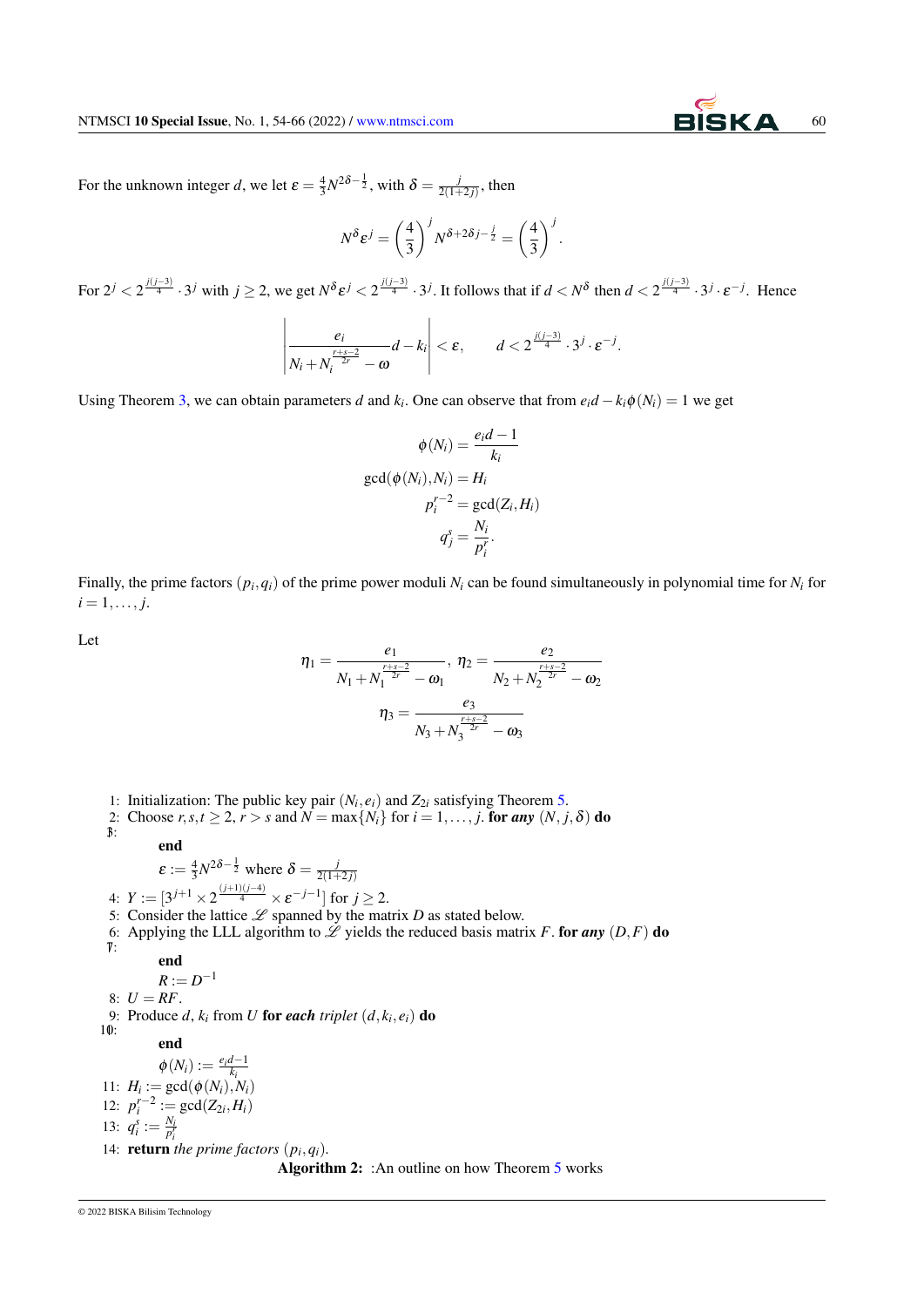Example 2.We consider the following three prime power moduli and their three public exponents respectively.

*N*<sup>1</sup> = 138738271243060494050179497034931524261190081 *N*<sup>2</sup> = 8852366462246039641780051454648069235929507 *N*<sup>3</sup> = 28226616528702863229255664398023669153767201 *e*<sup>1</sup> = 113187015226444622503085222487282737622601387 *e*<sup>2</sup> = 698463533000252888246377936031263678416955 *e*<sup>3</sup> = 13528816480342124811487941361080338269800475

Let the following integers be known

*Z*<sup>21</sup> = 377981394868844988732983600 *Z*<sup>22</sup> = 74584932995851315518846144 *Z*<sup>23</sup> = 159316666764638289169907952

Then  $N = \min(N_1, N_2, N_3) = 8852366462246039641780051454648069235929507$ ,  $j = 3$  with  $\delta = \frac{j}{2(1+2j)} = 0.2142857143$  and  $\varepsilon := \frac{4}{3}N^{2\delta - \frac{1}{2}} = 0.001141015749$ . Using Theorem [3,](#page-2-1) we obtain

$$
\mu = [3^{j+1} \cdot 2^{\frac{(j+1)(j-4)}{4}} \cdot \varepsilon^{-j-1}] = 23893978460000
$$

Consider the lattice  $\mathscr L$  spanned by the matrix

$$
D = \begin{bmatrix} 1 - [\mu \eta_1] - [\mu \eta_2] - [\mu \eta_3] \\ 0 & \mu & 0 & 0 \\ 0 & 0 & \mu & 0 \\ 0 & 0 & 0 & \mu \end{bmatrix}
$$

Therefore, applying the LLL algorithm to  $\mathscr{L}$ , we obtain the reduced basis as indicated below

$$
F = \left[\begin{array}{rrrr} -86323 & -6355142339 & -1120692219 & -6116850563 \\ 3615170865 & 2825366945 & 8384746345 & -680167935 \\ 4634014334 & -8967937538 & -3375128498 & 3635168254 \\ 11779079649 & 9087358257 & -4236111303 & -8169829231 \end{array}\right]
$$

Next, we compute

$$
U = \begin{bmatrix} -86323 & -70425 & -6811 & -41374 \\ 3615170865 & 2949369313 & 285241808 & 1732725675 \\ 4634014334 & 3780573639 & 365629918 & 2221050101 \\ 11779079649 & 9609741102 & 929385111 & 5645629072 \end{bmatrix}
$$

Then, from the first row of matrix *U* we get  $d = 86323$ ,  $k_1 = 70425$ ,  $k_2 = 6811$ ,  $k_3 = 41374$ . Hence using *d* and  $k_i$  for *i* = 1,2,3, we compute  $B_i = \frac{e_i d - 1}{k_i} = \phi(N_i) = p_i^{r-1} q_i^{s-1} (p_i - 1)(q_i - 1)$ 

*B*<sup>1</sup> = 138738270719096615524796956489452719343923600

$$
B_2 = 8852366401289213048317733456471410147113024
$$

*B*<sup>3</sup> = 28226616354052623389135050082480254277178576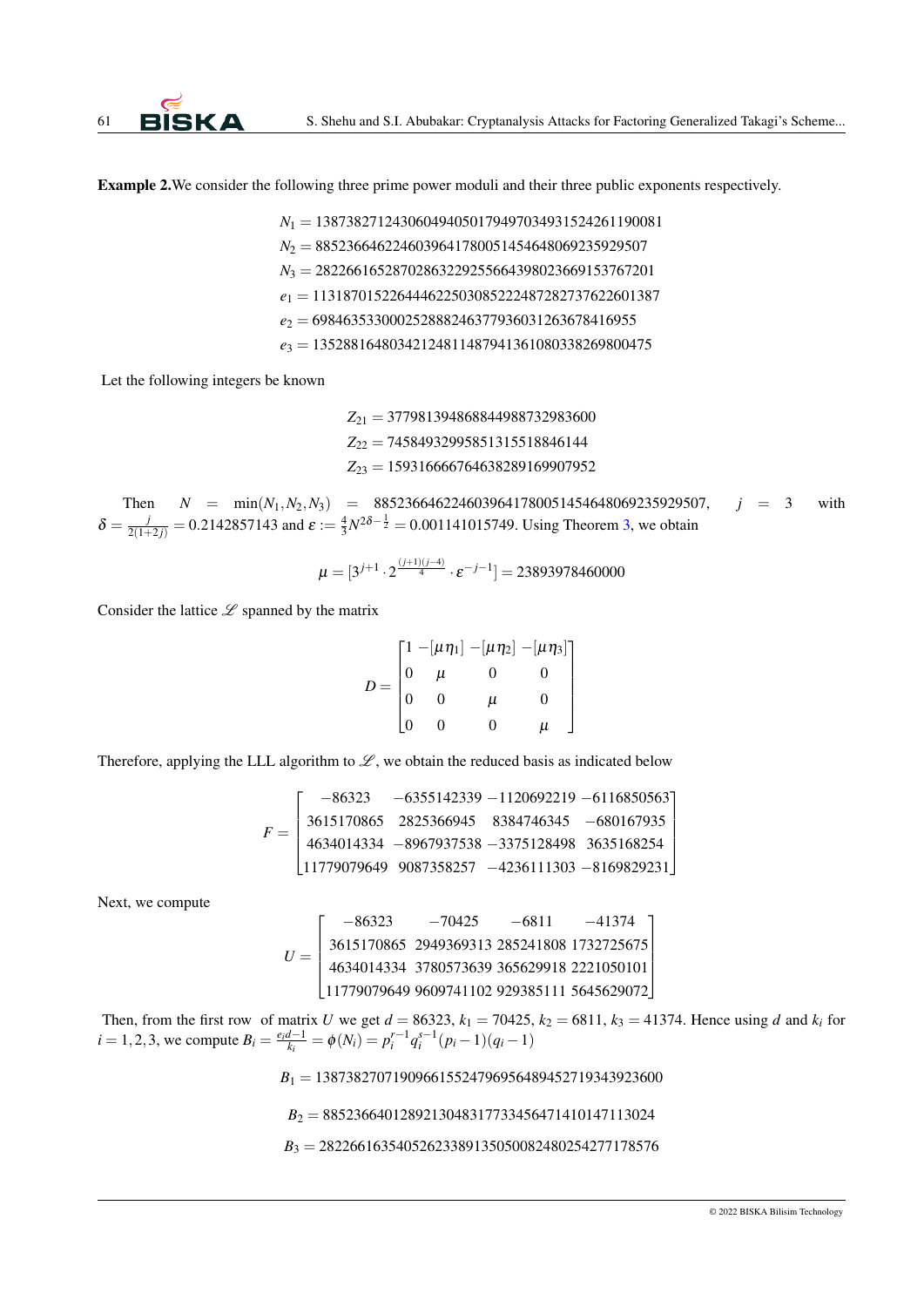

Applying algorithm [2](#page-6-0) gives  $H_i = \text{gcd}(\phi(N_i), N_i)$  and  $p_i^{r-2} = \text{gcd}(Z_i, H_i)$ , for  $i = 1, 2, 3$ 

*H*<sup>1</sup> = 377981396296342943258473931 *H*<sup>2</sup> = 74584933509438374731735417 *H*<sup>3</sup> = 159316667750399165073750827  $p_1 = 1029780281$ *p*<sup>2</sup> = 628409627 *p*<sup>3</sup> = 899215129

Finally, we compute  $q_i^s := \frac{N_i}{p_i^r}$  for  $i = 1, 2, 3$ , that is

 $q_1 = 356435771, q_2 = 188871073, q_3 = 197030747.$ 

This leads to the simultaneous factorization of three moduli  $N_1$ ,  $N_2$  and  $N_3$  in polynomial time.

<span id="page-8-0"></span>**Theorem 6.** Let  $N_j = p_j^r q_s^s$  be j multi prime power moduli  $2 \le s < r$  and  $Z_i = p_i^{r-2} q_i^{s-2} (p_i - 1)(q_i - 1)$  be known integer where  $(e_i, N_i)$  are j public exponents and  $(d_i, p_i, q_i, \phi(N_i))$  are private keys for  $e_i < \phi(N_i) < N_i + N_i^{\frac{r+s-2}{2r}} - \omega$ , where  $\omega_i = 2N_i^{\frac{r+s-1}{2r}}$  with  $e = \min\{e_i\} = N^{\vartheta}$  and  $N = \max\{N_i\}$  is satisfied. If  $d_i, k < N^{\delta}$  for  $\delta = \frac{4\vartheta j - j}{4(1+3j)}$  such that  $e_i d_i - k\phi(N_i) = 1$ *holds, then prime factors p<sup>i</sup> and q<sup>i</sup> of j prime power moduli N<sup>i</sup> can be simultaneously factored in polynomial time for*  $i = 1, \dots$ , *i* and  $0 < \vartheta < 1$ .

*Proof.* Suppose  $N_i = p_i^r q_i^s$ , for  $1 \le i \le j$  be j multi prime power moduli. Equation  $e_i d_i - k \phi(N_i) = 1$  can be rewritten as

$$
\left| \frac{N_i + N_i^{\frac{r+s-2}{2r}} - \omega_i}{e_i} k - d_i \right| = \frac{\left| 1 + k(\omega_i - 2N_i^{\frac{r+s-1}{2r}}) \right|}{e_i}
$$
(2)

Suppose that  $2N_i^{\frac{r+s-1}{2r}} < N^{2\delta + \frac{1}{4}}$  for  $0.22\& \le \delta < 1, N = \max\{N_i\}, k < N^{\delta}$  and  $\max\{e_i\} = N^{\vartheta}$ , then

$$
\frac{\left|1+k(\omega_i-2N^{\frac{r+s-1}{2r}})\right|}{e_i} \le \frac{\left|1+N^{\delta}(2\omega_i)\right|}{N^{\delta}}
$$

$$
< \frac{1+N^{3\delta+\frac{1}{4}}}{N^{\vartheta}}
$$

$$
< \frac{3}{2}N^{3\delta+\frac{1}{4}-\vartheta}
$$

Hence

$$
\left|\frac{N_i+N_i^{\frac{r+s-2}{2r}}-\omega}{e_i}k-d_i\right|<\frac{3}{2}N^{3\delta+\frac{1}{4}-\vartheta}.
$$

To recover unknown integer  $k, d_i$ , we define  $\varepsilon = \frac{3}{2}N^{3\delta + \frac{1}{4} - \vartheta}$ , where  $\delta = \frac{4\vartheta j - j}{4(1+3j)}$ , this gives

$$
N^{\delta} \varepsilon^{j} = \left(\frac{3}{2}\right)^{j} N^{\delta + 3\delta j + \frac{j}{4} - \vartheta j} = \left(\frac{3}{2}\right)^{j}.
$$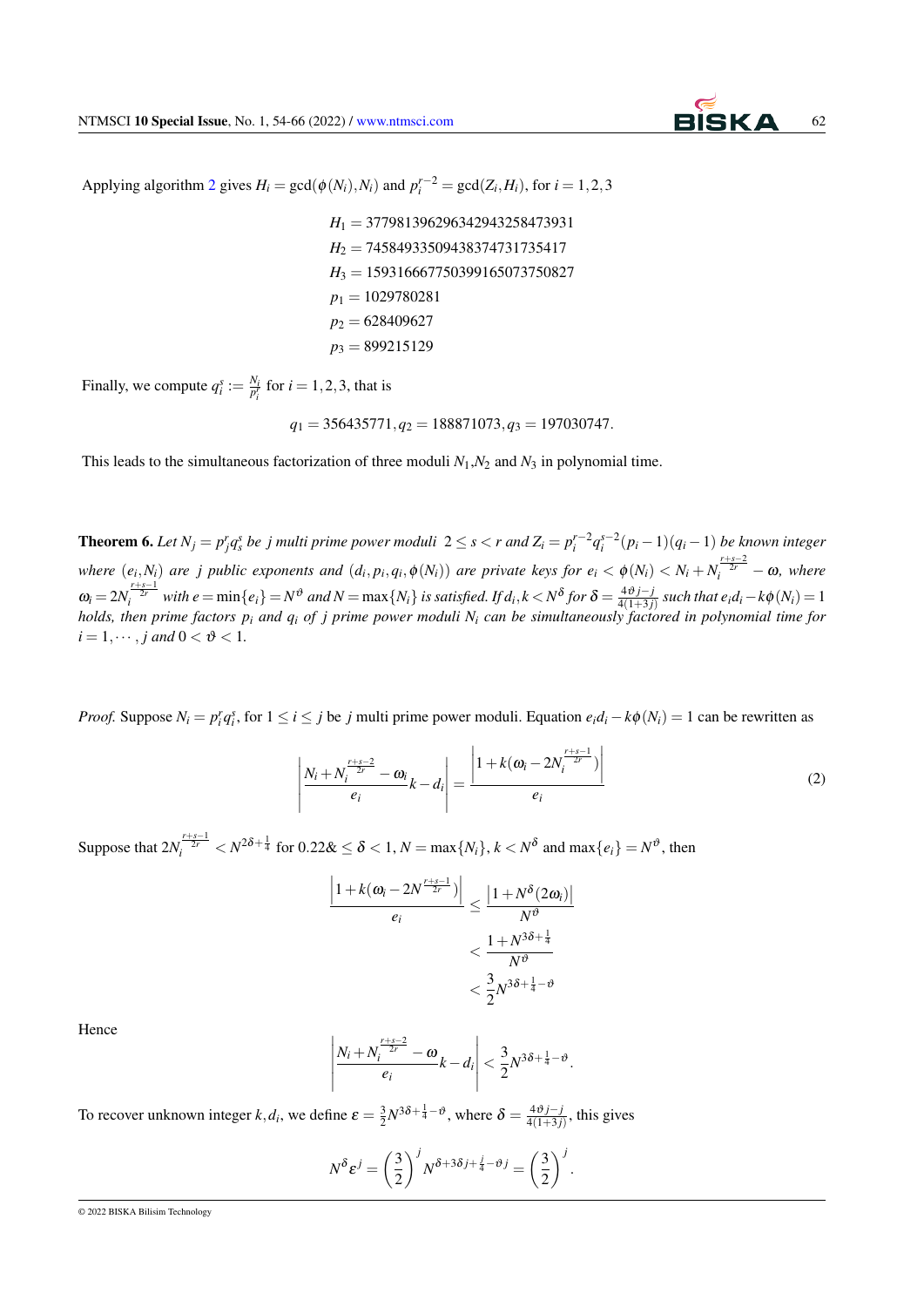For  $\left(\frac{3}{2}\right)^j < 2^{\frac{j(j-3)}{4}} \cdot 3^j$  we get  $N^{\delta} \varepsilon^j < 2^{\frac{j(j-3)}{4}} \cdot 3^j$ . This shows that if  $k < N^{\delta}$ , then  $k < 2^{\frac{j(j-3)}{4}} \cdot 3^j \cdot \varepsilon^{-j}$ . Thus

$$
\left|\frac{N_i+N_i^{\frac{r+s-2}{2r}}-\omega}{e_i}k-d_i\right|<\varepsilon,\qquad k<2^{\frac{j(j-3)}{4}}\cdot3^j\cdot\varepsilon^{-j}.
$$

Applying Theorem [3](#page-2-1) gives the values of the unknown integers  $k$ ,  $d_i$ . Finally, from equation  $e_i d_i - k\phi(N_i) = 1$ , we get

$$
\phi(N_i) = \frac{e_i d_i - 1}{k}
$$

$$
\gcd(\phi(N_i), N_i) = W_i
$$

$$
p_i^{r-2} = \gcd(Z_i, W_i)
$$

$$
q_i^s = \frac{N_i}{p_i^r}.
$$

This produces the prime factors  $(p_i, q_i)$  of the prime power moduli  $N_i$  in polynomial time for  $i = 1, \ldots, j$ .

$$
\eta_1 = \frac{N_1 + N_1^{\frac{r+s-2}{2r}} - \left(2N_1^{\frac{r+s-1}{2r}}\right)}{e_1}
$$
\n
$$
\eta_2 = \frac{N_2 + N_2^{\frac{r+s-2}{2r}} - \left(2N_2^{\frac{r+s-1}{2r}}\right)}{e_2}
$$
\n
$$
\eta_3 = \frac{N_3 + N_3^{\frac{r+s-2}{2r}} - \left(2N_3^{\frac{r+s-1}{2r}}\right)}{e_3}
$$

<span id="page-9-0"></span>1: Initialization: The public key tuple  $(N_i, e_i)$  and  $Z_i$  satisfying Theorem [6.](#page-8-0)

2: Choose  $r, s, t \geq 2, r > s$  and  $N = \max\{N_i\}$  for  $i = 1, \ldots, j$ . for any  $(N, j, \delta)$  do 3: end

$$
\varepsilon := \frac{3}{2} N^{3\delta + \frac{1}{4} - \vartheta}
$$
 where  $\delta = \frac{4\vartheta j - j}{4(1+3j)}$ 

4:  $X := [3^{j+1} \times 2^{\frac{(j+1)(j-4)}{4}} \times \varepsilon^{-j-1}]$  for  $j \ge 2$ .

5: Consider the lattice  $\mathscr L$  spanned by the matrix *N* as stated below.

6: Applying the LLL algorithm to  $\mathscr L$  yields the reduced basis matrix M. for any  $(N, M)$  do 7:

$$
\mathbf{end}
$$

 $Q := N^{-1}$ 

8:  $L = OM$ .

9: Produce  $d_i$ ,  $k$  from  $L$  for *each triplet*  $(d_i, k, e_i)$  do 10:

## end

 $\phi(N_i) := \frac{e_i d_i - 1}{k}$ <br>11:  $W_i := \gcd(\phi(N_i), N_i)$ 12:  $p_i^{r-2} := \gcd(Z_i, W_i)$ 13:  $q_i^s := \frac{N_i}{p_i^r}$ 14: **return** *the prime factors*  $(p_i, q_i)$ *.* 

Algorithm 3: Theorem [6](#page-8-0)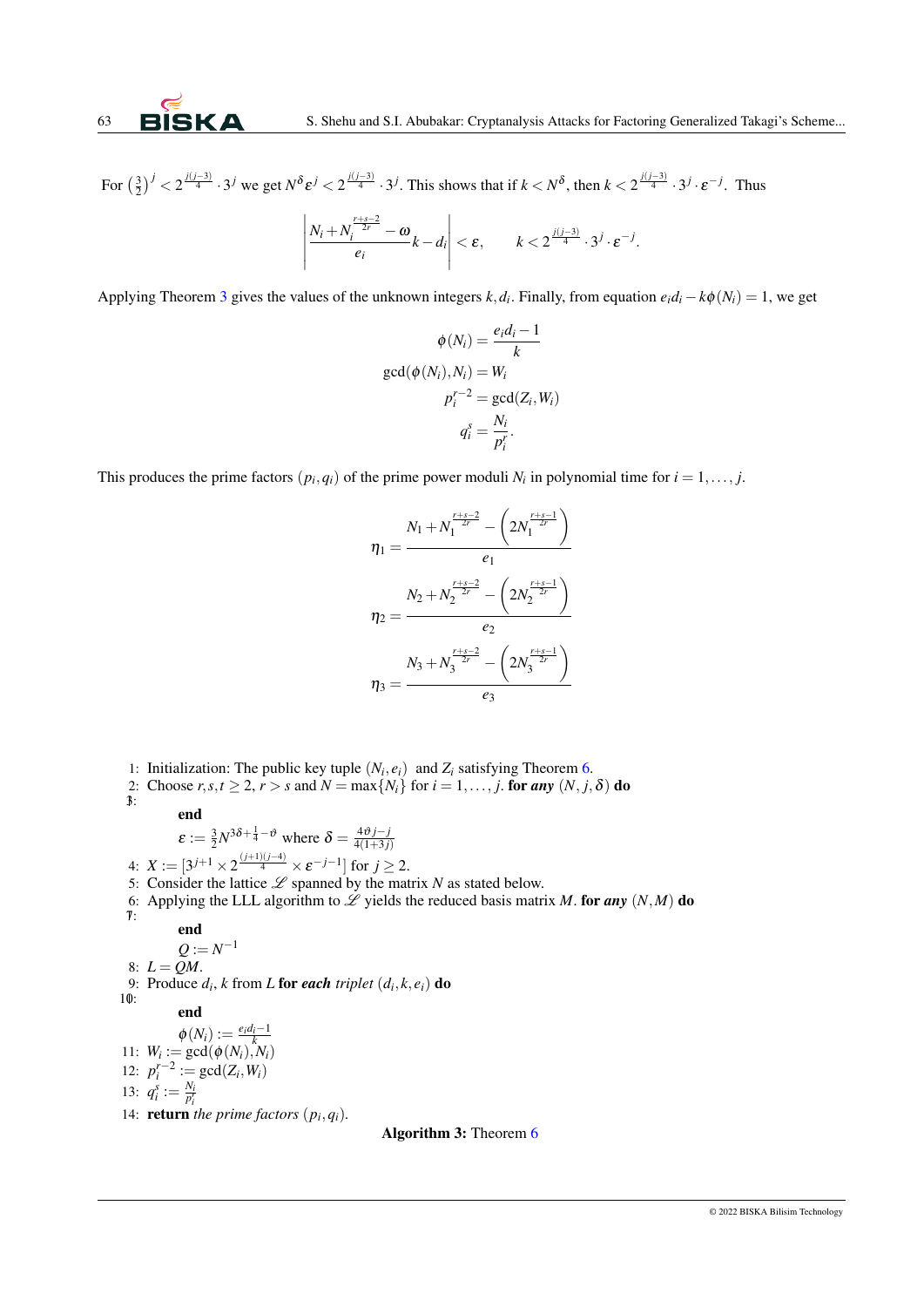Example 3. We consider the following three prime power and their three public exponents respectively

*N*<sup>1</sup> = 95062199904913693592489588309461251397577281 *N*<sup>2</sup> = 13769355975721758844457821299546821527895899 *N*<sup>3</sup> = 287138496523993263132047398101089476151143799 *e*<sup>1</sup> = 33634057804831999551926803786285101217628366 *e*<sup>2</sup> = 10771612016881270205164866994975892735815306 *e*<sup>3</sup> = 126714743380844315452962509689636013886045916

Also, let

*Z*<sup>21</sup> = 298939934396197318633406304 *Z*<sup>22</sup> = 111194140870991807939370060 *Z*<sup>23</sup> = 535782131539689139327165160

Then, one can observe that

*N* = max{*N*1,*N*2,*N*3} = 287138496523993263132047398101089476151143799

and  $\min\{e_1, e_2, e_3\} = N^{\vartheta}$  with  $\vartheta = 0.73311$  and  $j = 3$  we get  $\varepsilon = \frac{3}{2}N^{3\delta + \frac{1}{4} - \vartheta} = 0.01067275167$  and  $\delta = \frac{4\vartheta j - j}{4(1+3j)} = 0.1449330000$ . Using algorithm [3,](#page-9-0) we compute

$$
X = [3^{j+1} \cdot 2^{\frac{(j+1)(j-4)}{4}} \cdot \varepsilon^{-j-1}] = 3121399850.
$$

Consider the lattice  $\mathscr L$  spanned by the matrix

$$
N = \begin{bmatrix} 1 & -[X\eta_1] & -[X\eta_2] & -[X\eta_3] \\ 0 & X & 0 & 0 \\ 0 & 0 & X & 0 \\ 0 & 0 & 0 & X \end{bmatrix}
$$

Therefore, applying the LLL algorithm to  $\mathscr{L}$ , we obtain reduced basis as follows

$$
M = \begin{bmatrix} 167215 & -6081330 & -5694925 & -3459380 \\ -7102929 & -608092 & 1551915 & 4928508 \\ 7258660 & -314170 & -1554300 & 9527330 \\ 11049869 & -19920088 & 26147935 & 3391212 \end{bmatrix}
$$

Next, we compute

$$
L = \begin{bmatrix} 167215 & 472611 & 213751 & 378913 \\ -7102929 & -20075486 & -9079677 & -16095399 \\ 7258660 & 20515639 & 9278748 & 16448289 \\ 11049869 & 31230988 & 14125052 & 25039255 \end{bmatrix}
$$

From the first row of matrix *L* we obtain  $k = 167215$ ,  $d_1 = 472611$ ,  $d_2 = 213751$ ,  $d_3 = 378913$ . Hence using  $d_i, k$  and algorithm [3,](#page-9-0) we compute  $A_i = \frac{e_i d_i - 1}{k} = \phi(N_i) = p_i^{r-1} q_i^{s-1} (p_i - 1)(q_i - 1)$ ,  $W_i = \text{gcd}(\phi(N_i), N_i)$  and  $p_i^{r-2} = \text{gcd}(Z_i, W_i)$ ,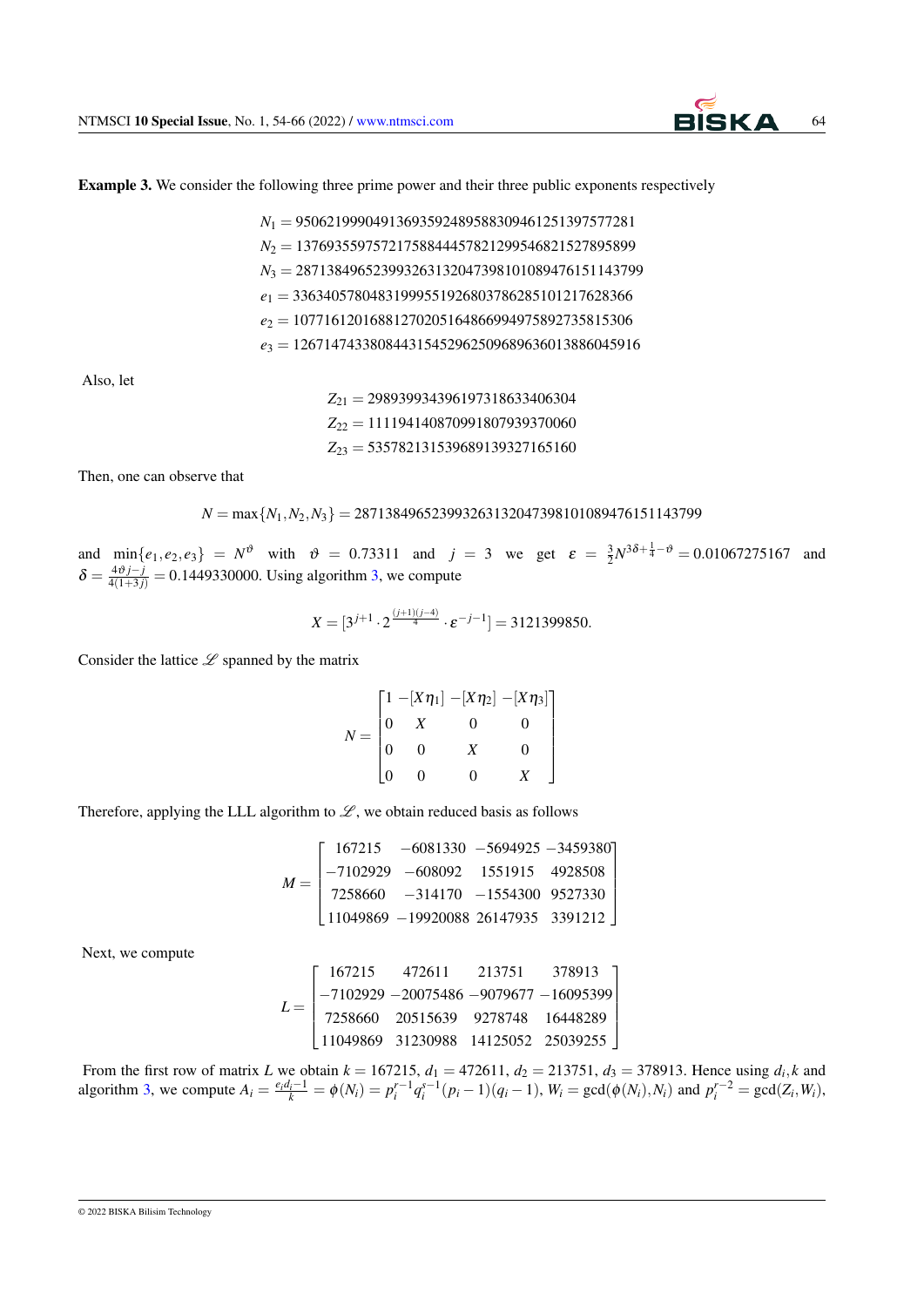for 
$$
i = 1, 2, 3
$$
.

$$
A_1 = 95062199522766833957693261156235911679960288
$$
  
\n
$$
A_2 = 13769355860541149942434563197339305972390380
$$
  
\n
$$
A_3 = 287138495701138427181941712370475441375494520
$$
  
\n
$$
W_1 = 298939935597925847138359373
$$
  
\n
$$
W_2 = 111194141801130369363320563
$$
  
\n
$$
W_3 = 535782133075083816646779317
$$
  
\n
$$
p_1 = 940069609
$$
  
\n
$$
p_2 = 897945931
$$
  
\n
$$
p_3 = 999735311
$$
  
\nFinally, we compute  $q_i^s := \frac{N_i}{p_i^s}$  for  $i = 1, 2, 3$  which gives

*q*<sup>1</sup> = 338270333,*q*<sup>2</sup> = 137905483,*q*<sup>3</sup> = 536065877.

This leads to the simultaneous factorization of three moduli  $N_1$ , $N_2$  and  $N_3$  in polynomial time.

## <span id="page-11-7"></span>4 Conclusion

In this research work, we presented three cryptanalysis attacks that led to the successful factorization of prime power modulus  $N = p^r q^s$  and its generalized form  $N_i = p_i^r q_i^s$  for  $2 \le s < r$  using continued fraction and simultaneous Diophantine approximation and lattice basis reduction methods respectively. The paper also gave numerical examples to illustrate how our attacks work. This has not been reported by other researches based on the available literature within our reach.

#### Competing interests

The authors declare that they have no competing interests.

### Authors' contributions

All authors have contributed to all parts of the article. All authors read and approved the final manuscript.

#### References

- <span id="page-11-0"></span>[1] R. Rivest, A. Shamir, L. Adleman, A method for obtaining digital signatures and public-key cryptosystems, *Communications of the ACM* 21(2), (1978) 120–126.
- <span id="page-11-1"></span>[2] Nitaj, Abderrahmane, *The Mathematical Cryptography of the RSA Cryptosystem*, 2012.
- <span id="page-11-2"></span>[3] M. Wiener, Cryptanalysis of short RSA secret exponents, *IEEE Transactions on Information Theory*, 36, (1990) 553–558.
- [4] W. Diffie and M. Hellman, New directions in cryptography, *IEEE Transactions on Information Theory*, *22(6)*, (1976) 644–654.
- <span id="page-11-3"></span>[5] B. de Weger B, Cryptanalysis of RSA with Small Prime Difference, *Applicable Algebra in Engineering Communication and Computing* 13(1), (2002).
- <span id="page-11-4"></span>[6] S. Maitra, and S. Sarkar, Revisiting Wieners attack new weak keys in RSA, *in International Conference on Information Security*, (2008).
- <span id="page-11-5"></span>[7] A. May, *New RSA Vulnerabilities Using Lattice Reduction Methods*, PhD. thesis, University of Paderborn (2003).
- <span id="page-11-6"></span>[8] Nitaj, Abderrahmane, Diophantine and Lattice Cryptanalysis of the RSA Cryptosystem, *Artificial Intelligence, Evolutionary Computing and Metaheuristics*, (2013) 139-168.